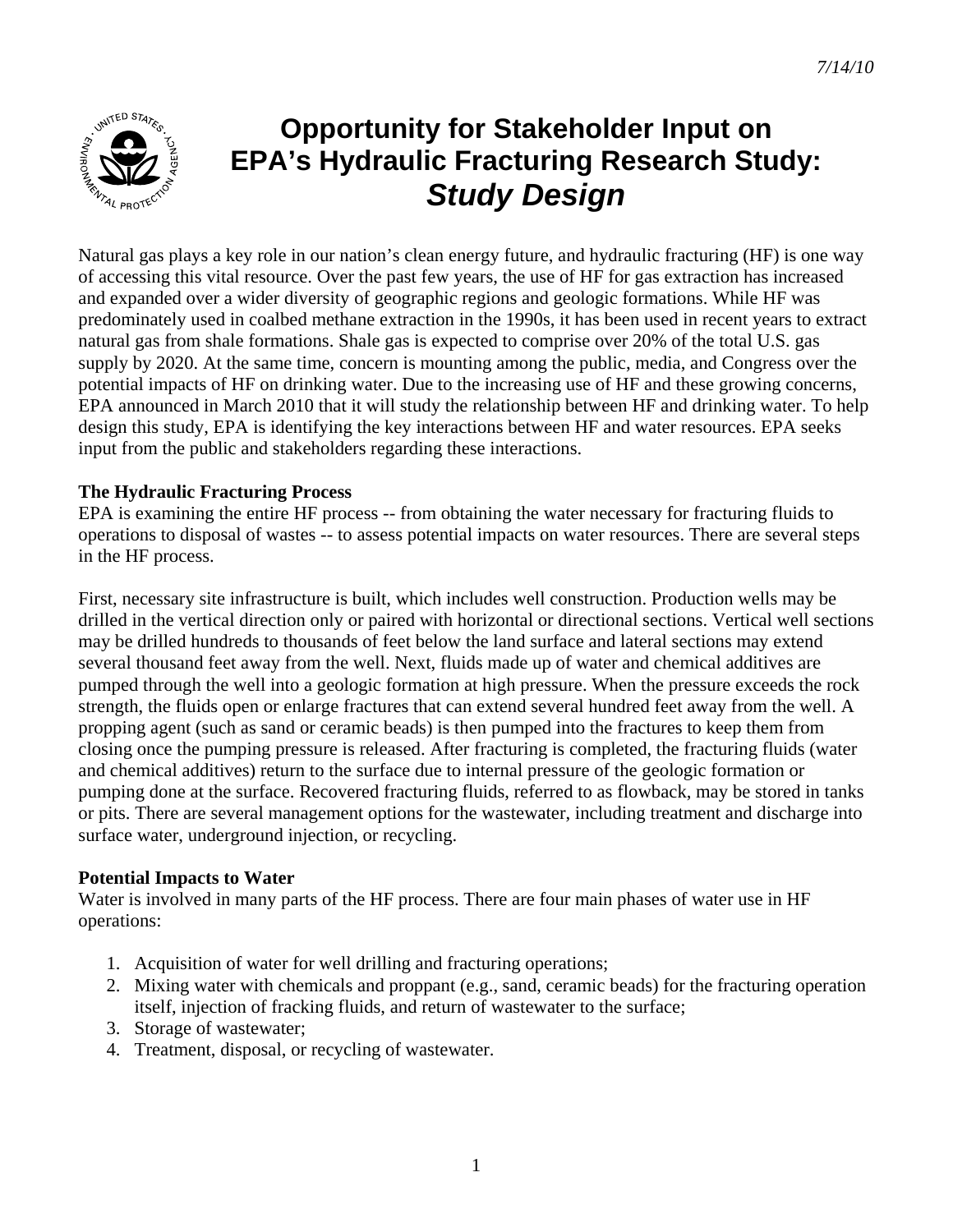The HF process may affect both surface and ground water. It may pose risks to drinking water supplies by reducing the volume of available drinking water and/or introducing contaminants into the drinking water supply. These risks can be classified as impacts to water quantity and quality.

### Potential Impacts on Water Availability (Quantity)

The HF process uses a large volume of water and thus may affect water availability. It is estimated that it takes two to five million gallons of water to drill and fracture a well. This water can come from either ground or surface water sources depending on the location of the well. The use of large volumes of water could stress drinking water supplies, especially in drier regions where aquifer or surface water recharge is limited. Large withdrawals of waters for HF could potentially lead to lowered water tables or dewatered drinking water aquifers, decreased stream flows, and reduced volumes of water in surface water reservoirs (Table 1). This could negatively affect the availability of water for drinking and other uses in areas where HF is occurring.

## Potential Impacts on Water Quality

Underground sources of drinking water (USDWs) are usually accessed at depths of less than 1,000 feet, while natural gas production wells are typically drilled to depths ranging from 1,000 to 8,000 feet. However, deeper USDWs are also present in the U.S. and may occur at depths coincident with oil and gas reservoirs. There are several potential mechanisms by which contaminants could be introduced into drinking water supplies or USDWs during HF, including:

- Transport of contaminants through natural fractures in the rock into adjacent drinking water aquifers;
- Transport of contaminants into underground drinking water zones through the fractures produced during the hydraulic fracturing process;
- Transport of contaminants into drinking water through abandoned or other pre-existing wells;
- Leakage of contaminants from production wells (e.g., improperly constructed or damaged wells);
- leaching of contaminants from improperly lined storage or drilling pits; and
- Spills of the HF fluids into surface water bodies used for drinking water.

When HF fluids or flowback water are introduced into the subsurface, they could potentially alter the natural conditions that exist in the underground environment. Changes in the geologic formation could lead to the release of naturally occurring metals, radionuclides, organic contaminants and gases present in rock and/or cause the migration of contaminants from the natural gas reservoir into adjacent geologic formations.

The HF process may also impact surface water quality. For example, total dissolved solids (TDS) could increase significantly in surface water from discharges from wastewater treatment facilities or runoff of wastewater into nearby surface waters. Wastewater treatment facilities that accept wastewater from HF sites are sometimes not capable of reducing TDS to concentrations that the receiving water is capable of diluting to safe levels. High TDS discharges can cause adverse impacts to receiving streams used for drinking water supplies.